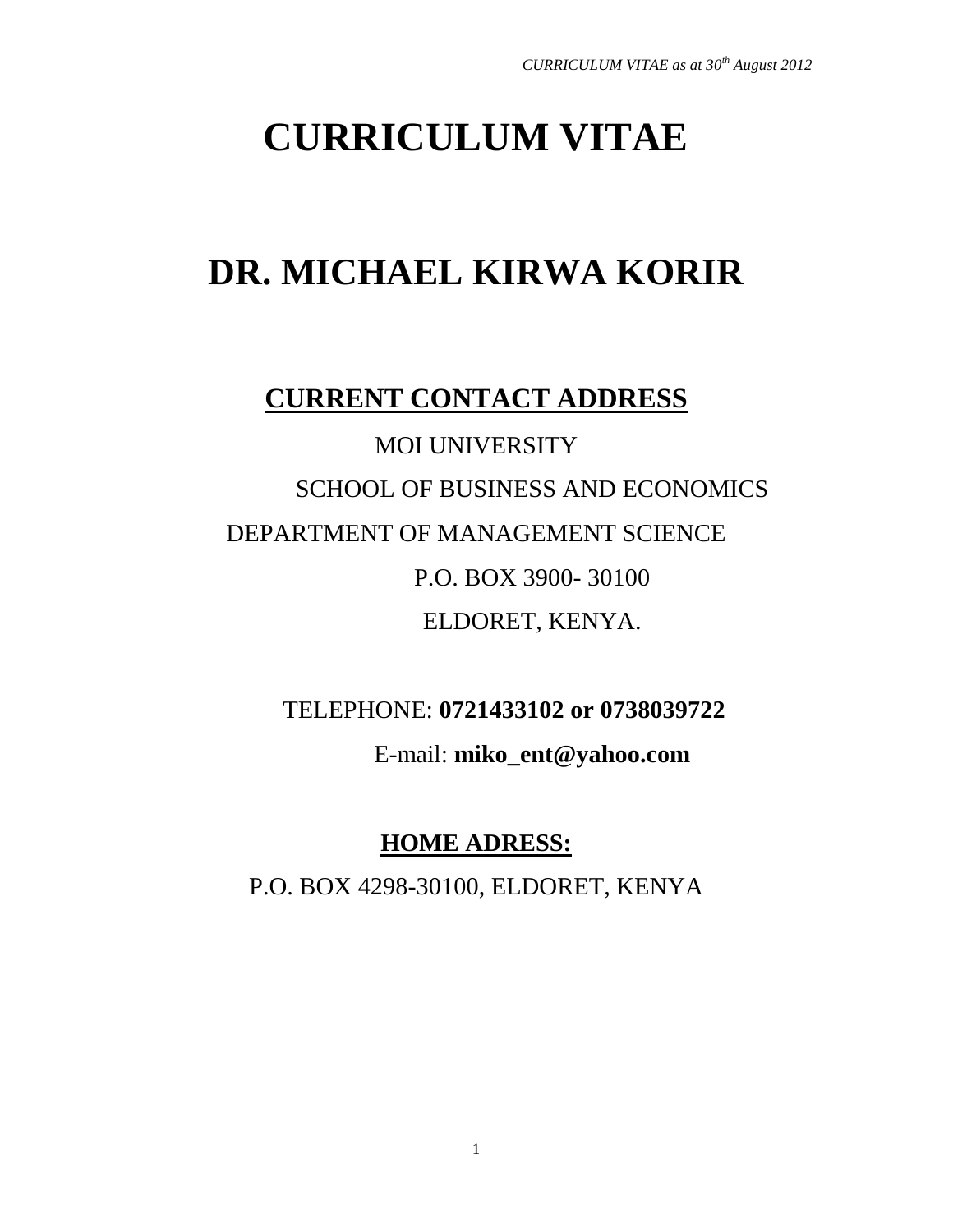#### **PERSONAL DETAILS**

**NAME: DR. MICHAEL KIRWA KORIR (PhD) DATE OF BIRTH:** 6 TH MARCH 1970 **MARITAL STATUS:** MARRIED TO EDNA KERICH KORIR **NATIONALITY:** KENYAN **CURRENT POSITION:** SENIOR LECTURER & HEAD OF DEPARTMENT

#### **CAREER GOALS AND ASPIRATIONS**

*Vision*: To be a globally distinguished scholar and Consultant in Business Management and Entrepreneurship Development

*Mission*: To pursue excellence in teaching, research, publications and Consultancy in Business Management and Entrepreneurship

### **ACADEMIC BACKGROUND**

#### **a) UNIVERSITY EDUCATION:**

#### **May 2004 to July 2008: Doctorate Studies**

**2008: Awarded: Doctor of Philosophy** - Kenyatta University, School of Business: *Specialised in Entrepreneurship Development*

Thesis title: *Cultural and Social Determinants of Entrepreneurial Behaviour among Small Enterprise Owners in Eldoret Municipality, Kenya*

#### **June 1996 to July 1997: Masters studies**

**1997: Awarded Master of Science (Entrepreneurship and Competitive Strategy):** University of Reading, United Kingdom

#### **1990 to 1994: Bachelors studies**

**1994: Awarded Bachelor of Education (Arts) Second Class Honours (Upper Division)** Kenyatta University**: Specialised in Business Studies and Economics**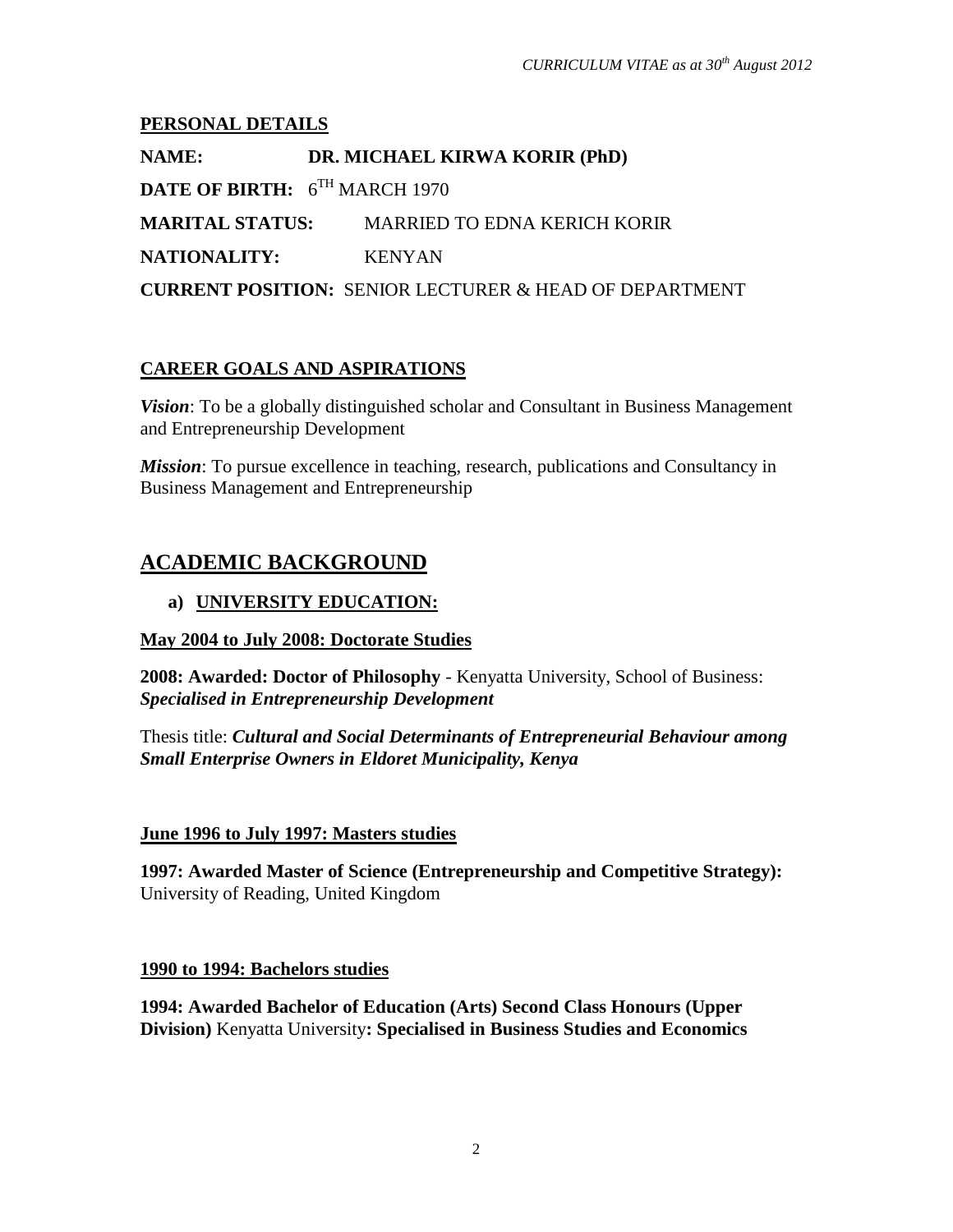#### **b) HIGH SCHOOL EDUCATION**

#### **1988-1989: A-LEVEL**

Attained: **Kenya Advanced Certificate of Education (K.A.C.E.)**: Three principles one subsidiary. (Eleven Points): Kabarnet High School

#### *1984-1987: O-LEVEL*

Attained: **Kenya Certificate of Education (K.C.E) Division II (two)** (25) points: Nairobi School ('O' LEVEL)

#### **c) PRIMARY SCHOOL EDUCATION**

#### **1977-1983**

Attained: **Certificate of Primary Education (C.P.E)** with 29 points: Molo Primary **School** 

#### **PROFESSIONAL WORK EXPERIENCE**

**MARCH 2010 TO DATE- SENIOR LECTURER:** Department of Management Science, School of Business and Economics, Moi University.

**SEPTEMBER 2002- MARCH 2010** *:* **LECTURER:** Department of Marketing and Management Science, School of Business and Economics, Moi University.

**APRIL 1998- SEPTEMBER 2002: TUTORIAL FELLOW**: Department of Business Management, School of Social Cultural and Development Studies, Moi University

#### *POST GRADUATE COURSES TAUGHT (MOI UNIVERSITY)*

#### *PhD in Business Management and PhD in Tourism Management*

Advanced Research Methods, Research Planning and Proposal Writing, Strategic Management, Strategic Management Models, Strategic Management Theory

#### *Master of Business Management- MBM*

Business Research Methods, Research planning and Proposal Writing, Strategic Managemen*t*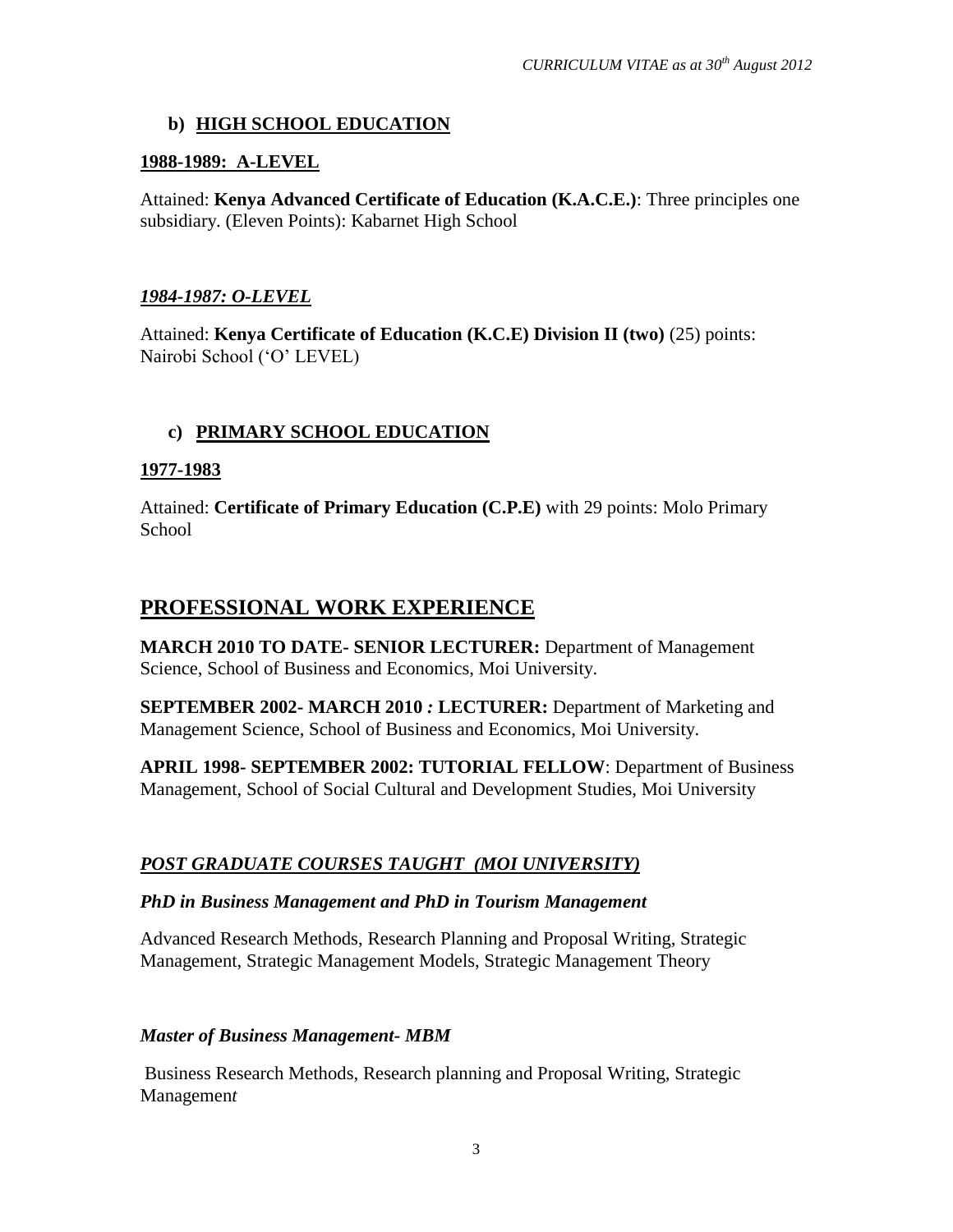#### *Executive Masters of Business Administration (EMBA)*

Leadership and Organisational Behaviour, Theory and Practice of Management, Entrepreneurship and Business Culture, Entrepreneurship Seminar, Entrepreneurial Strategies, Business Research Methods, Human Resource Management

#### **Master of Hotel and Hospitality Management (MHM):** Human Resource Management

#### **UNDERGRADUATE COURSES TAUGHT (BBM)**

Principles Management, Introduction to Business, Small Business Management and Entrepreneurship, Management Mathematics, Business Policy and Strategy, Culture and Management, Organisational Theory and Behaviour, Risk Management and Insurance, Research Methods, Contemporary issues in Management, Total Quality Management.

**Field and Project Supervision**: Supervised and examined over **One Hundred (100)** undergraduate senior projects

#### **THESES SUPERVISISON**

#### **PhD THESIS-COMPLETED 2012**

#### **PhD in Community Health-( Great Lakes University of Kisumu)**

Hazel Mumbo (2012)*: Effects of Entrepreneurial Behaviour on Community Health Outcomes in Kisumu, Kenya* 

#### **PhD in Business Management (Moi University)**

Kimosop Joyce Komen (2012): **Effects of Strategic Capabilities on Firm Performance among Women Owned Enterprises in Nairobi Kenya**

Sang Jane (2012) **Organisational factors Influencing Implementation of Performance management Systems in Public Institutions in Kenya**

Kemboi Ambrose (2012): **Meta-Cognition and Innovativeness as Influencers of Firm Perfomance among Small Enterprise Owners in Eldoret, Kenya**

#### **Submitted 2012**

#### **PhD in Tourism Management (Moi University)**

Bosire Susan (2012): *Visitor Satisfaction as Determinant of Sports Tourism Growth in North Rift Kenya*

#### **PhD in Business Management (Moi University)**

Mwirigi Moses (2012): *Moderating Effect of Convenience on the Relationship between Consumer Motives and Post- Purchase satisfaction among Beverage Consumers in Kenya*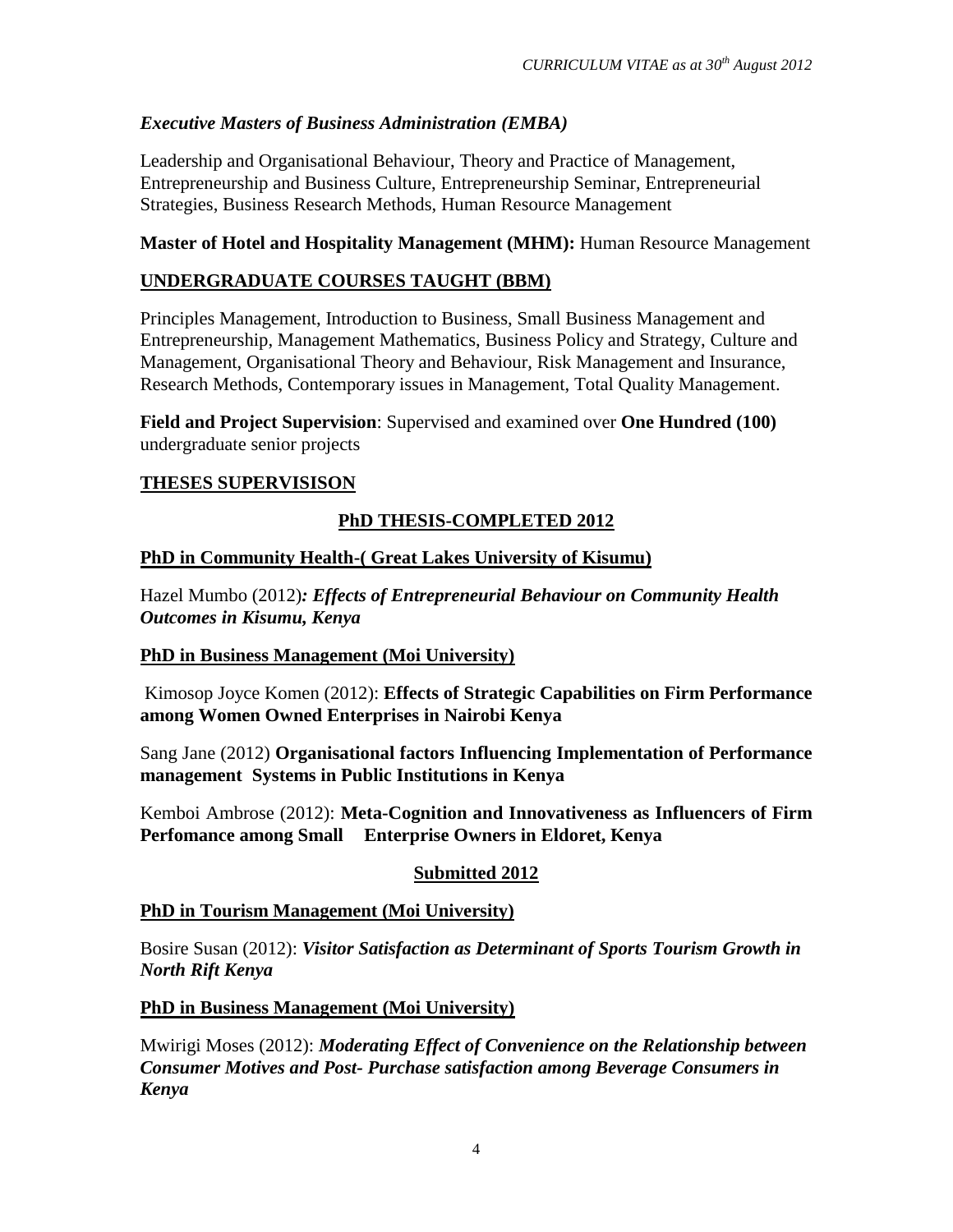#### **PhD-COMPLETED 2011**

#### **PhD in Business Management (Moi University)**

Chepkwony Joel (2011): **Effects of Customer Complaints Resolution Strategies on Customer Satisfaction in Kenyan Banks**

Yusuf Kibet (2011): **Product Innovation Strategies and Market Performance among Banks in Kenya**

Tenai Joel (2011) **Opacity and Firm Performance among U.S Banks**

#### **Ongoing**

**Phd in Entrepreneurship- JKUAT**

Cherotwo Fred (2012 **Business Start-up Motives as determinants of Firm Performance among Small Enterprises in Nairobi**

#### **MASTERS THESIS**

#### **Masters in Business Management (MBM)- Moi University**

#### **Submitted 2012**

Nyoru Pauline (2012) *Effect of Quality Management Practices on Service Quality in Kenyan Universities: A Case of Moi University*

Chirchir Kipkoech (2012)**:** *Effects of Negotiation Strategies on the Selection of Suppliers among Millers in Eldoret*

Tanui Simon (2012): *The Effect of Corporate Governance Practices on Employee Job Satisfaction at RVB ltd.*

Rutto Fredrick (2012) *Effect of Strategic Management Process on Performance of CDF in North Rift, kenya*

Ngetuny Betsy (2012**)** *Efficacy of Credit Reference Bureaus on Credit Service Delivery in Commercial Banks in kenya*

Lesiew K Claire: *The Effects of HRM Strategies on Employee Performance in KPLC*

Berut Zipora (2012)

#### **Graduated 2011**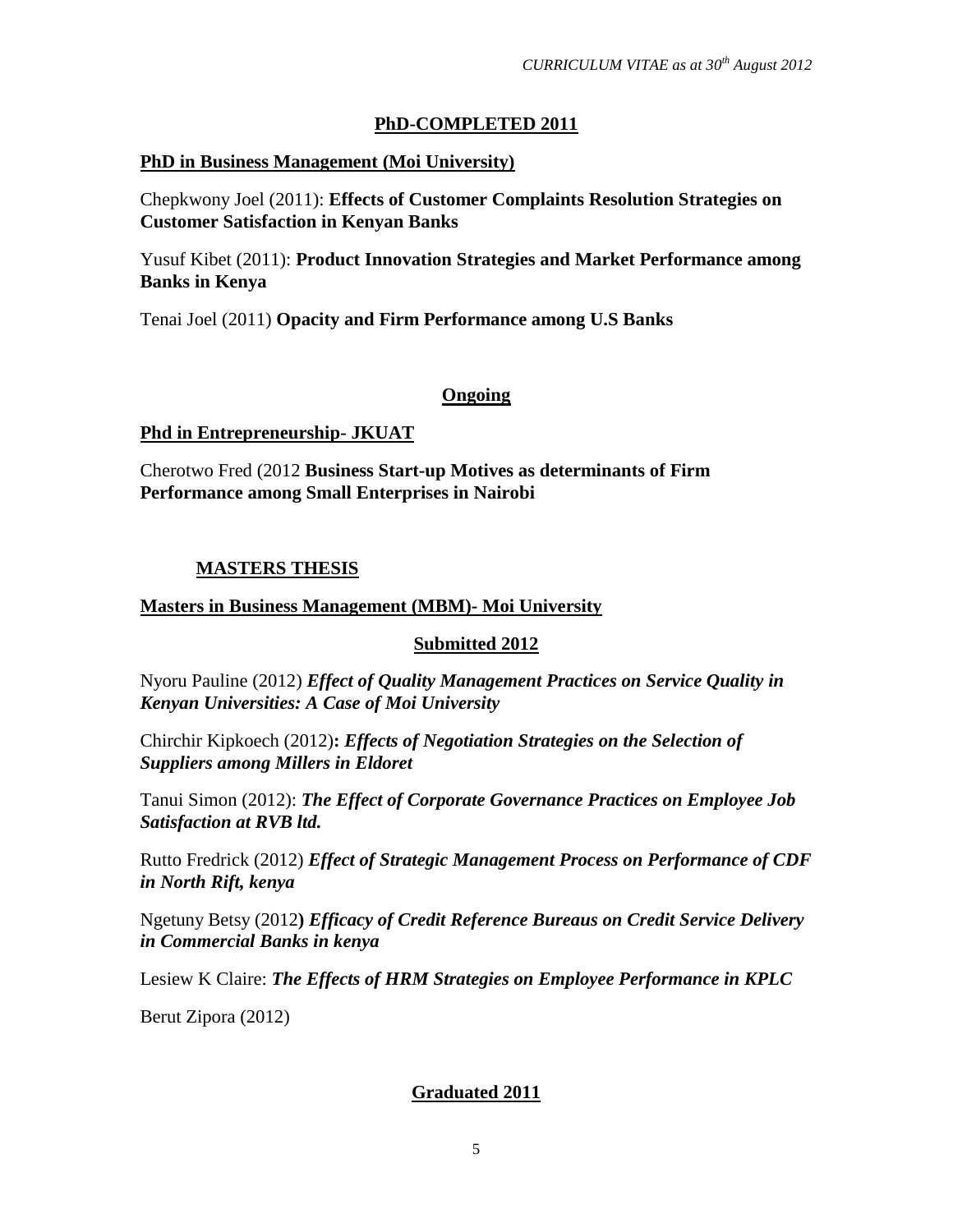#### **Masters in Hospitality Management (MHM)**

Wafula Milka (2011): *The Effects of Motivation Strategies on Employee Performance in Medium sized Hotels in Kisumu City*

Schultz Rita (2011): *The Impact of Internal Marketing on Quality of Service Delivery in the Hospitality Industry in Kenya*

#### **Graduated 2010**

#### **Masters in Business Management (MBM)- Moi University**

Kundu A Simiyu (2010): *The Effects of Competitive Strategies on Shareholder Value among Selected Firms listed in NSE.*

Burugu R Wairimu (2010): *Factors Affecting Training Outcomes of Employees at selected Hotels in Nairobi*

Nkobe Kinyoru Dennis (2010) **Effects of Dividend Policy on Share Price Volatility of NSE Listed Companies**

Musamali Martin (2010)

#### **Masters in Business Administration (Executive) Projects**

Silungi N Ebby (2008): *The Effects of Marketing Strategies on Customer Satisfaction in the Kenyan Sugar Industry: A case of Mumias Sugar Industry*

Induswe Esther (2008): *The Effects of Employee Training on Attitude towards Organisational Change: A Case of Kenya Seed Company*

Kiyeng A. Cheruiyot (2008): *The Impact of Training on the Growth of Small Scale Enterprises: A Case of Kitale Municipality*

Ngetich J Kipsang (2008): *The Effects of Strategy Implementation on Business Performance at Rift valley Bottlers, Eldoret.*

Inyangala Ronald (2008): *Factors Affecting Effectiveness of Employee Training. A case of SMASSE training project within Lugari District.*

Oyolla M. Adhiambo (2006): *Factors Affecting Job Progression of Employees at the Commission of Higher Education, Nairobi*

Gachugia S. Mwangi (2006): *Factors Affecting Financial Performance of Private Water Firms in Kenya. A case of Nairobi City Water and Sewerage Company Limited.*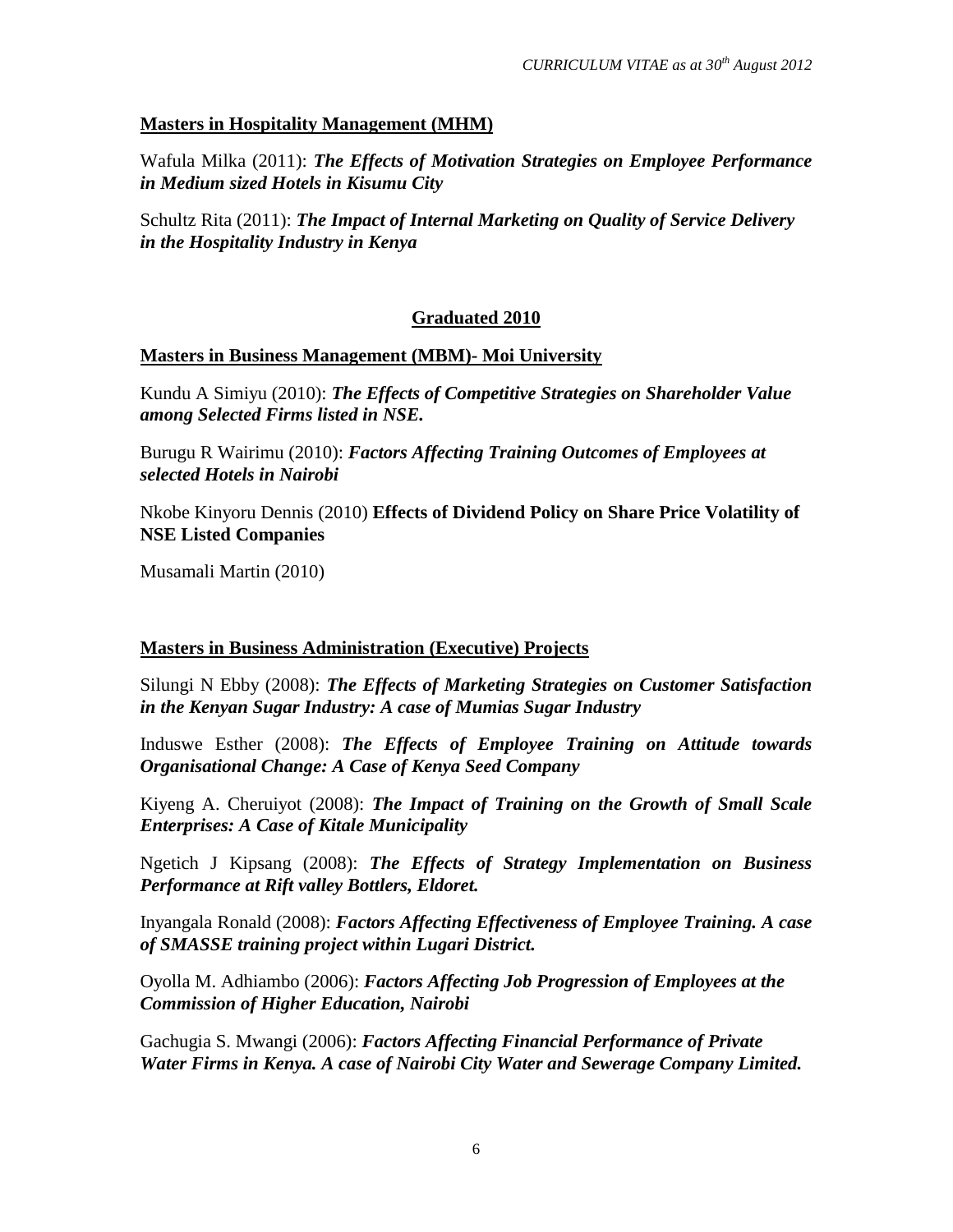Mulandi Geoffrey (2006): *Factors Influencing the level of Sales in Motor Industry: A Case study of General Motors, East Africa Limited*

#### **THESIS EXAMINATION**

Examined over **Five PhD thesis** and **more than fifteen (15)** Master's theses from Moi University and over **twenty MBA research Projects** from Kenyatta University

#### **EXTERNAL EXAMINER**

- **2012- to date**: **Kenyatta University**, School of Business, Department of Business Administration
- **2011 to date**: **University of Nairobi**, Department of Educational Studies, School of Continuing and Distance Education

#### **PUBLICATIONS IN REFEREED JOURNALS**

- Mumbo, H., **Korir M. K,.** Kaseje D., and Ochieng' B (2012). *Improvement of Health Outcomes through the contribution of Entrepreneurial Theories in Kenyan Communities. Journal of Natural Sciences Research, Vol.2, No.5, pp 68-75*
- Mumbo, H.**, Korir M. K .,** Kazeje D.O and Aila, O (2012). *Influence of Risk taking propensity among Kenyan Community Health Workers. Interdisciplinary Journal of Research in Business Vol. 1, Issue. 12, (pp.01- 08)*
- Kundu A. S**, Korir M**, K and Kerre, P (2011): *Effects of Competitive Strategies on Shareholder Value among selected Firms Listed on Nairobi Stock Exchange, Kenya. International Journal of Current Research, Vol. 3, Issue, 10, pp.145-153.*
- **Korir M. K** (2009). *Cultural Value Dimensions as Correlates of Entrepreneurial Orientations in Kenya*. *African Journal of Business and Economics. Vol.3.*
- Oroko H and **Korir M** (2009). *Transferable Experiences as Influencers of Micro-Enterprise Growth*. *African Journal of Business and Economics. Vol.3*
- **Korir M.K** and Kibas P (2007). *Understanding Entrepreneurship and Entrepreneurial Behaviour: Towards a Three –Stage Process Model***.** *African Journal of Business and Economics. Vol.2, Issue 1, pp1-23.*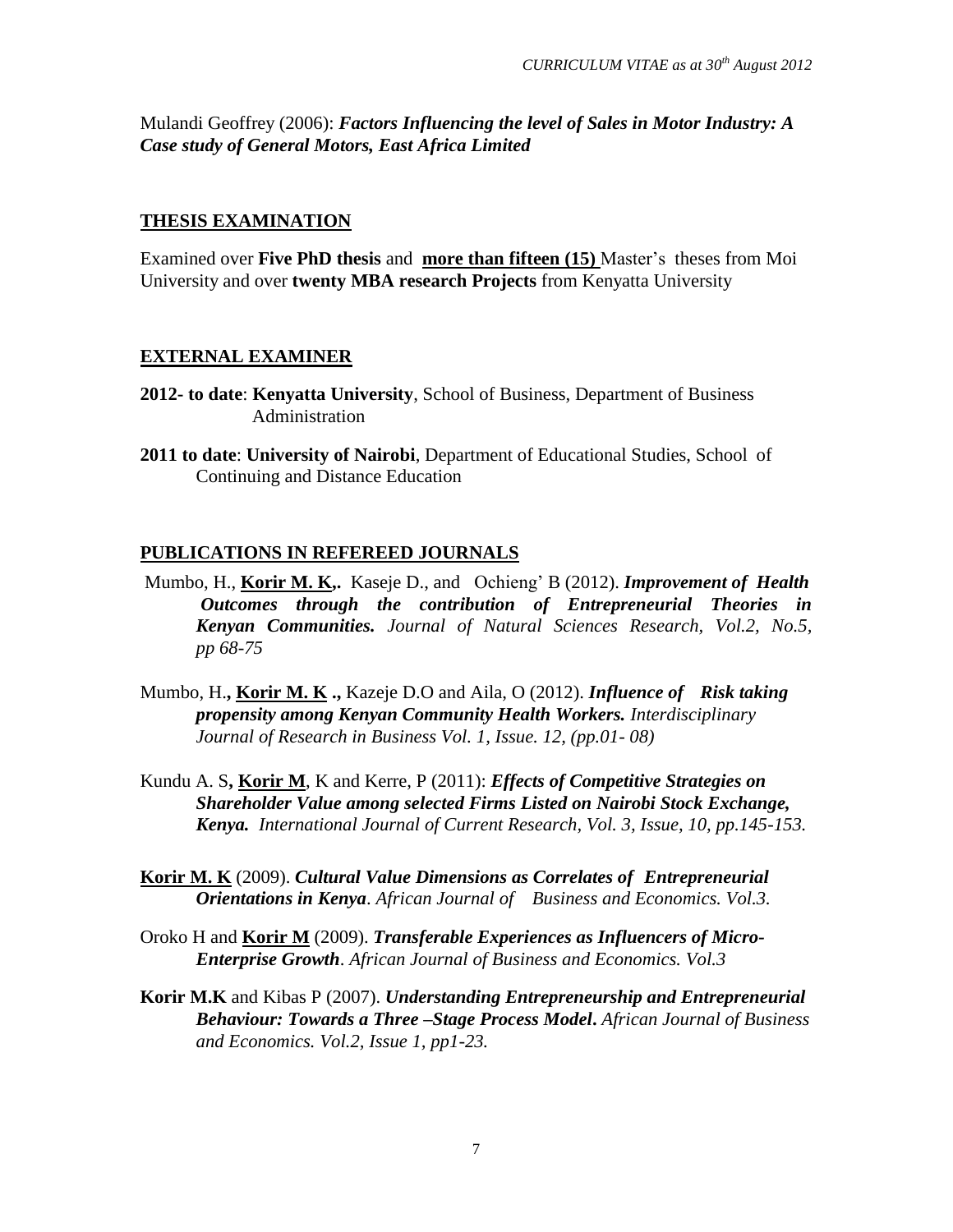- **Korir M.K** and Thoruwa T. K (2007). *The Moderating Effects of Socio-Demographics on Business Start-up Motives in Kenya*. *African Journal of Business and Economics. Vol. 2, Issue 1, pp 86-111.*
- Cheruiyot T.K., Maru L.C., Komen, J and **Korir M.K** (2006). *Managerial Profiles of Women Entrepreneurs in the Kerio Valley Basin of Kenya*. *African Journal of Business and Economics. Vol. 1, Issue 1, pp45-61*

#### **PAPERS PRESENTED AND PUPLISHED IN INTERNATIONAL CONFERENCE PROCEEDINGS**

- Oroko H and **Korir M** (2008). *Factors Influencing Growth of Micro-enterprises: Examining Transferable Experiences.* 31<sup>st</sup> Institute for Small Business and Entrepreneurship Conference Proceedings.  $5^{th}$ - $7^{th}$  November 2008, Hastings Europa Hotel, Belfast, N Ireland
- **Korir M.K** and Thoruwa T. K (2007). *The Moderating Effects of Socio-Demographics on Business Start-up Motives in Kenya*. *First International Conference on Micro Small and Medium Enterprises, Centre for Entrepreneurship and Enterprise Development (CEED), Kenyatta University.14th -17th November, 2007*
- **Korir M.K** and Kibas P (2007). *Understanding Entrepreneurship and Entrepreneurial Behaviour: Towards a Three –Stage Process Model. First International Conference on Micro Small and Medium Enterprises, Centre for Entrepreneurship and Enterprise Development (CEED), Kenyatta University.14th -17th November, 2007*
- **Korir M. K** (2006)**.** *Cultural Determinants of Small Business Entrepreneurial*  **Behaviour in Eldoret, Kenya.** 3<sup>rd</sup> International Entrepreneurship Conference Proceedings, USIU- Nairobi.
- Lwayo M. K and **Korir M. K** (2003). *Methodological Options For Assessing the Impact* of Micro-finance Programs in Kenya. 7<sup>th</sup> International Conference on African Entrepreneurship and Small Business Development (ICAESEB).  $11^{TH}$  to  $12^{TH}$ September 2003, WhiteSands Hotel, Dar es Salaam.

#### **OTHER PUBLICATIONS**

**Korir. M. K** (2001); *"Entrepreneurship: The key to Economic Resilience in Kenya", Varsity Economist: A Journal of Economics Students Association of Moi University* Vol. 1, No 1 pp8-9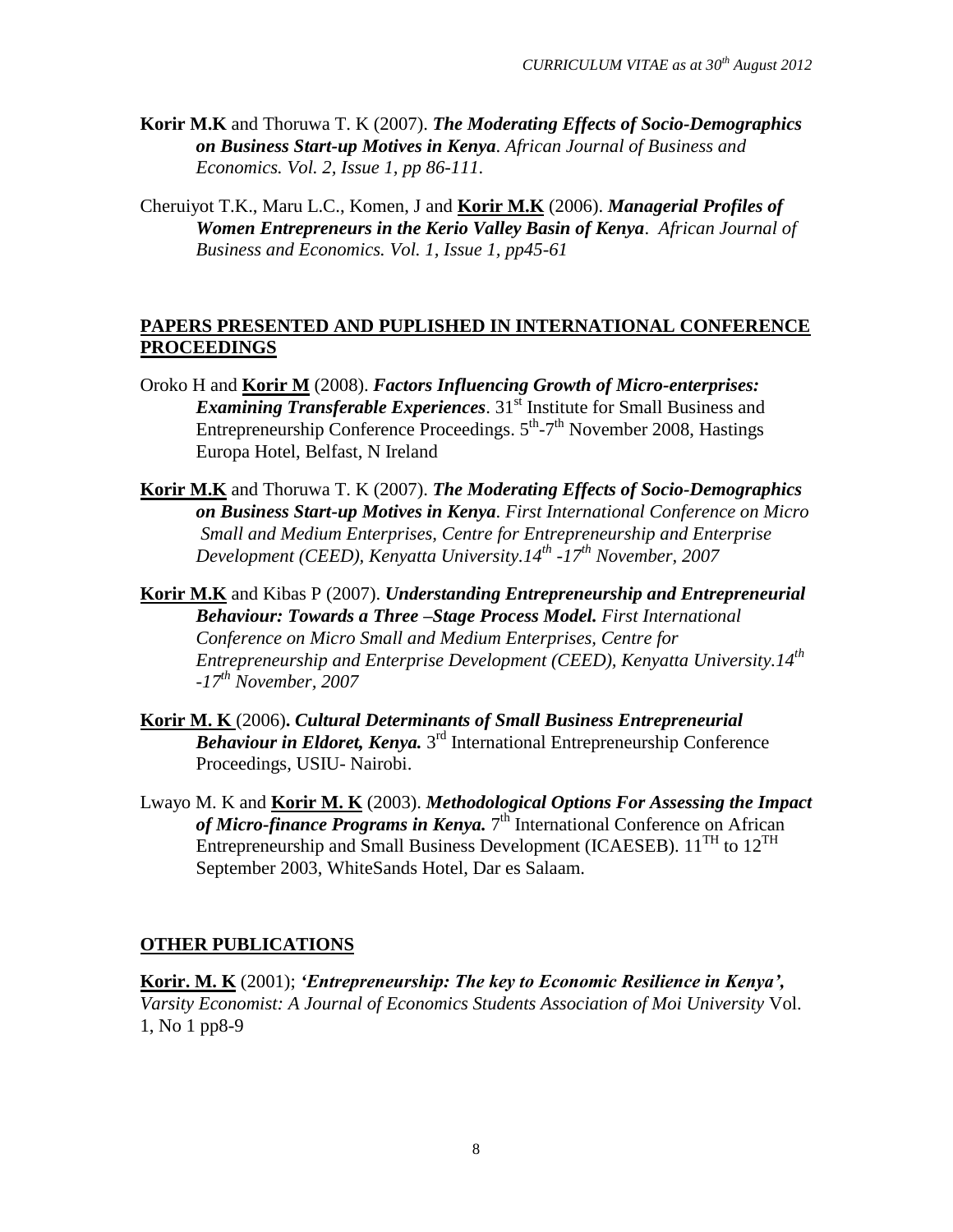#### **RESEARCH PAPERS IN PROGRESS**

- Chepkwony, J., **Korir, M. K** and Lagat, C (2012) *Distributive Justice Complaints Resolution Strategies Effects On Customer Satisfaction in Kenya's Banking Industry. A Case Study of Banks Based in Eldoret Municipality.*
- **Korir M. K (2012).** *Social Capital as a Determinant of Entrepreneurial Mindset among Small Business Owners*
- **Korir M.K (2012)** Socio*- Micro Characteristic and Patterns in Business Start-up Motives among Entrepreneurs in Kenya*

#### **PARTICIPATION IN WORKSHOPS AND SEMINARS**

2<sup>nd</sup> JULY 2008: Moi University 3<sup>rd</sup> Campus-Wide Research Workshop (Main campus): Theme: *Ethics in Research and Extension*

**Korir M. K (2008):** *Cultural and Social Determinant of Entrepreneurial behaviour***.**  PhD seminar paper Kenyatta University.

**16TH -18TH JUNE 2008**: **Moi University Quality Assurance Workshop** at Kisumu Hotel, Maseno University

**23rd – 26th MAY2007: School of Business and Economics Curriculum Review Workshop** at Kisumu Hotel, Maseno University

#### **EXPERIENCE IN CURRICULUM DEVELOPMENT AND REVIEW AT UNIVERSITY LEVEL**

- **2012: Kabianga University College:** Participated in the Stakeholders Workshop on Development of MBA curriculum
- **2011: Commission For Higher Education:** Evaluation of Proposed BBM Curriculum For proposed UMMA University
- **2011: Commission For Higher Education:** Evaluation of Proposed BBM Curriculum For proposed African Inter-State University

**2011: Commission For Higher Education**: Participated in CATs project and Minimum Standards for Business studies (B.Com) Curriculum in Kenya

**2010: Kabarak University**: Participated in Stakeholder Workshop on development of MBA curriculum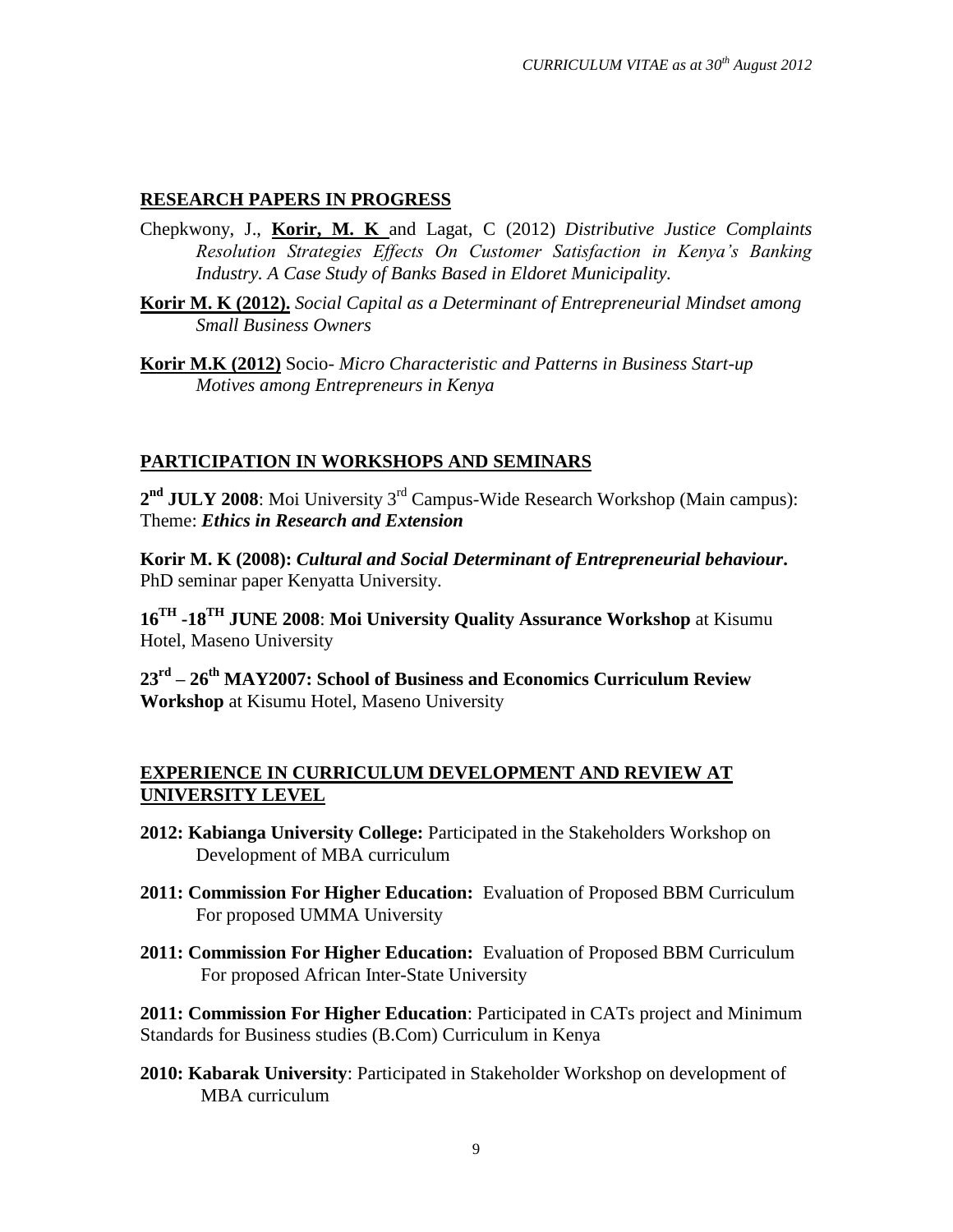- **2008: Moi University** Participated in the Development and Implementation of new PhD in Business Management Curriculum
- **2007**: **Moi University**: Participated in reviewing BBM and EMBA curricula
- **2001/2002: Moi University**; Participated in development and Implementation of BBM and EMBA curricula

#### **APPOINTMENTS AND AWARDS**

- **2012:** Vice Chancellor's (Moi University) Appointment as **Chairman** Sports Scholarship Committee
- **2012:** Three Year Appointment as **External Examiner** for Kenyatta University, Department Of Business Administration, School of Business
- **2012**: Re-appointment as **External Examiner** for University of Nairobi, Department of Educational Studies, School of Continuing and Distance Education
- **2011**: Vice-Chancellor's re- appointment (Moi University) **Head of Department**; Marketing and Management Science, School of Business and Economics
- **2011**: Appointment as **External Examiner** for University of Nairobi, Department of Educational Studies, School of Continuing and Distance Education
- **2009:** Elected/ Appointed as Moi University **Senate Representative to Council**
- **2009:** Minister for Education Appointment as **Member** of Wareng District Education Board
- **2009:** Vice-Chancellor's appointment (Moi University) for CATS project (Business Studies), Commission for Higher Education
- **2009:** Vice Chancellors Appointment- **Member** of Moi University Consultancy Services **Committee**
- **2008**: Vice-Chancellors appointment (Moi University) **Head of Department**; Marketing and Management Science, School of Business and Economics
- **2008:** Vice-Chancellors appointment (Moi University): **Member** of Horticultural Business Development Committee
- **2008**: Vice-Chancellors' appointment (Moi University) **Returning officer** -Students Electoral Commission, Eldoret West Campus
- **2008:** Minister for Education appointment as **Member** of Moi University Secondary School- Board of Governors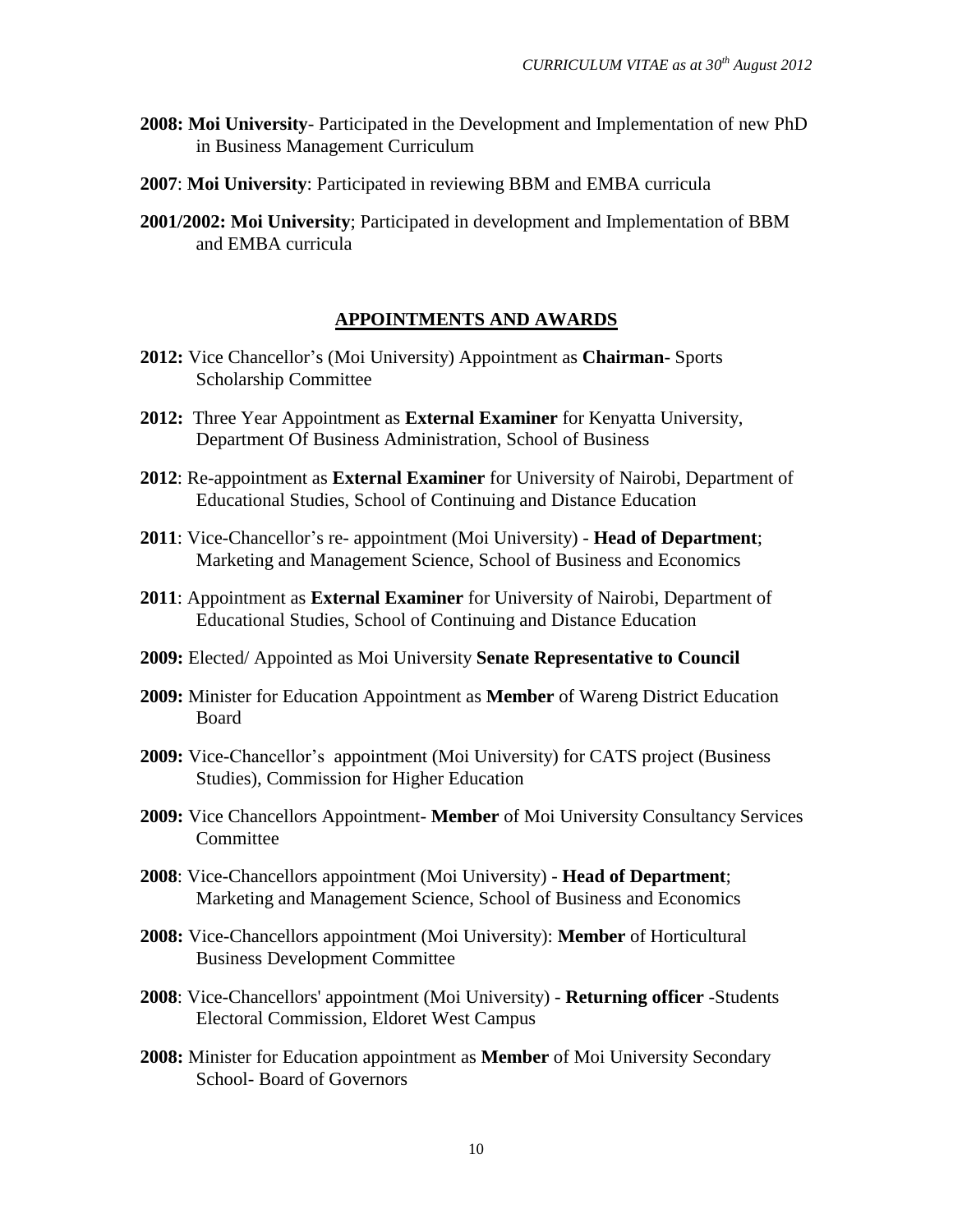- **2007:** Dean, School of Business appointment (Moi University): BBM PSSP programme cordinator- Eldoret West Campus.
- **2004-2007:** Minister for Education appointment- Member Board of Governors Moi University Secondary School

**2003**: German Exchange Programme (DAAD) Scholarship Award to Undertake Doctoral studies at Kenyatta University

- **2002-2003**: Vice-Chancellors' appointment (Moi University) Pioneering Acting Head of Department, Management Science, in the newly created School of Business and Management
- **1999-2002***:* Examination and Time Table Coordinator- Department of Business Management, School of Socio- Cultural and Development Studies, Moi University.

#### **ADDITIONAL EXPERIENCES AND SOCIAL RESPONSIBILITIES**

**2007 to date:** Vice-Chairman- African Inland Church- Kaptum Local Church, Ngeria

**1999-2002**: Co-Patron and Member of Board of Advisers AIESEC KENYA (MOI UNIVERSITY CHAPTER) - An International Association of Students interested in Economics and Entrepreneurship.

**2002:** Patron: Business Management Students Association (Moi University)

**2001-2002**; Member, Board of Advisers, Moi University Christian Union

**1998-2001**: Chairman for the Youth group: African Inland Church (Kaptum Local Church, Ngeria)

**January 1993 – April 1993:** Teacher Trainee: Taught Business Education, Commerce and Economics: - Nairobi School.

**January, 1990 – August 1990:** Volunteer Untrained Teacher (UT): Taught Mathematics, Geography, Commerce and Accounting: Ngeria Secondary School.

**1988**: House Captain and Deputy Hockey Captain- Kabarnet High School

**1982:** Std. 5-7. Maths Group Leader: Molo Primary School

#### **EXPERIENCE IN MANAGEMENT CONSULTANCY**

**2012;** MUSCO staff training Seminar Royalton Hotel, Eldoret: Facilitated training on *"Organisational Culture and Change"*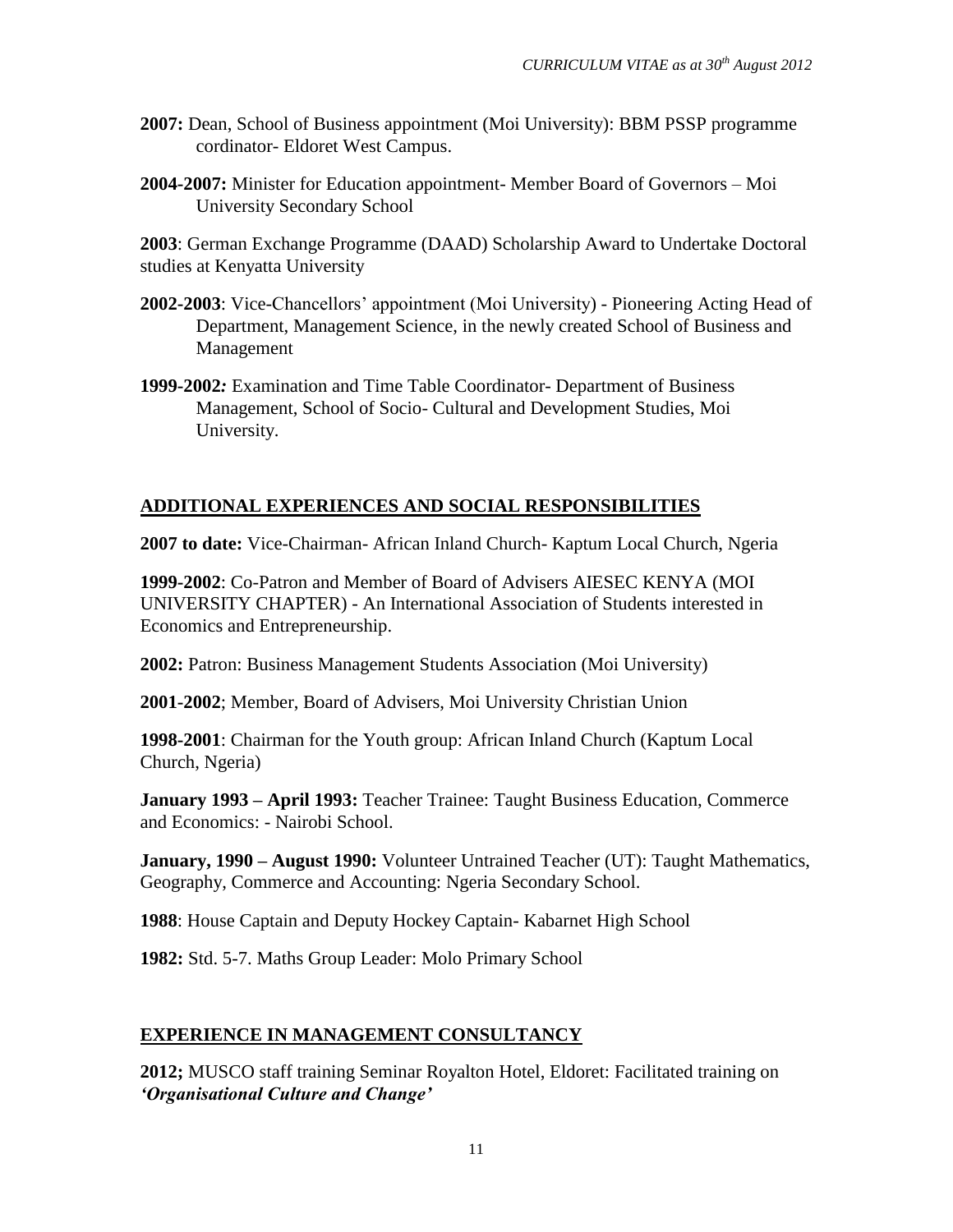**2009:** Management Consultancy work with Lessoss Technical Institute on **Human Resource Development**

**2008:** Moi University Staff Training Workshops (Main and Town Campus): Trainer on *ISO 9001-2000:-Quality Management System*

**2 nd June 2007:** MUSCO staff training Seminar Millimani Resort, Kisumu: Facilitated training on *"Total Quality Management in Service Industry"*

**29th March 2007:** Senior Administrative Staff Seminar- Moi University: Facilitated training on *"Customer care"*

**2005-2006:** Free Primary Education Support Project, Ministry of Education, Science and Technology. Participated as a lead researcher (Keyio District) in a *Baseline Survey on Client Satisfaction*: Courtesy of Promin Consultants, Nairobi

**12-13TH June 2003:** 3 rd Annual Entrepreneurship Roundtable Conference*:* Grand Regency Hotel, Nairobi: Theme: Business Education in Africa; In search of a Model: Participant and Exhibitor. The Case of Moi University

**15TH September 2001:** Kenya Bankers SACCO Society Seminar, Sirikwa Hotel (Eldoret). Facilitated training on *Business Start-ups and Preparation for Retirement*

**7 th -9 th August 2001***-* MUSCO Members Education Week, Moi University (Main and Chepkoilel Campus)*.* Facilitated on: *Micro-Financing and Effective loan Management*

*15TH November 2000-* MUSCO staff Seminar, Asis Hotel (Eldoret): Facilitated training on: *Managing Cultural Change*

*29th April 1999:* Ministry of Education Science and Technology(Uasin-Gishu) Seminar For Secondary Schools Students (Forms 1-4) – Over 50 secondary schools were represented. Ngeria Secondary School: Theme: **Back to School Stratagems**: An Appetiser towards a challenging year 2000 and beyond. Facilitated on-

*a) Strategic study habits: An analysis on the methods of study.*

*b) A balanced academic, social and serious spiritual students.*

*11th November 1998***.** Business Management and Entrepreneurship Students Association (Moi University) Seminar Theme: Entrepreneurship: A pragmatic outlook. Presented a paper entitled 'The Role of Entrepreneurship in alleviating poverty in Kenya'

#### **Professional Body involvement**

**2009**: Certified Internal Quality Management Systems Auditor- Kenya Bureau of Standards (KEBS)